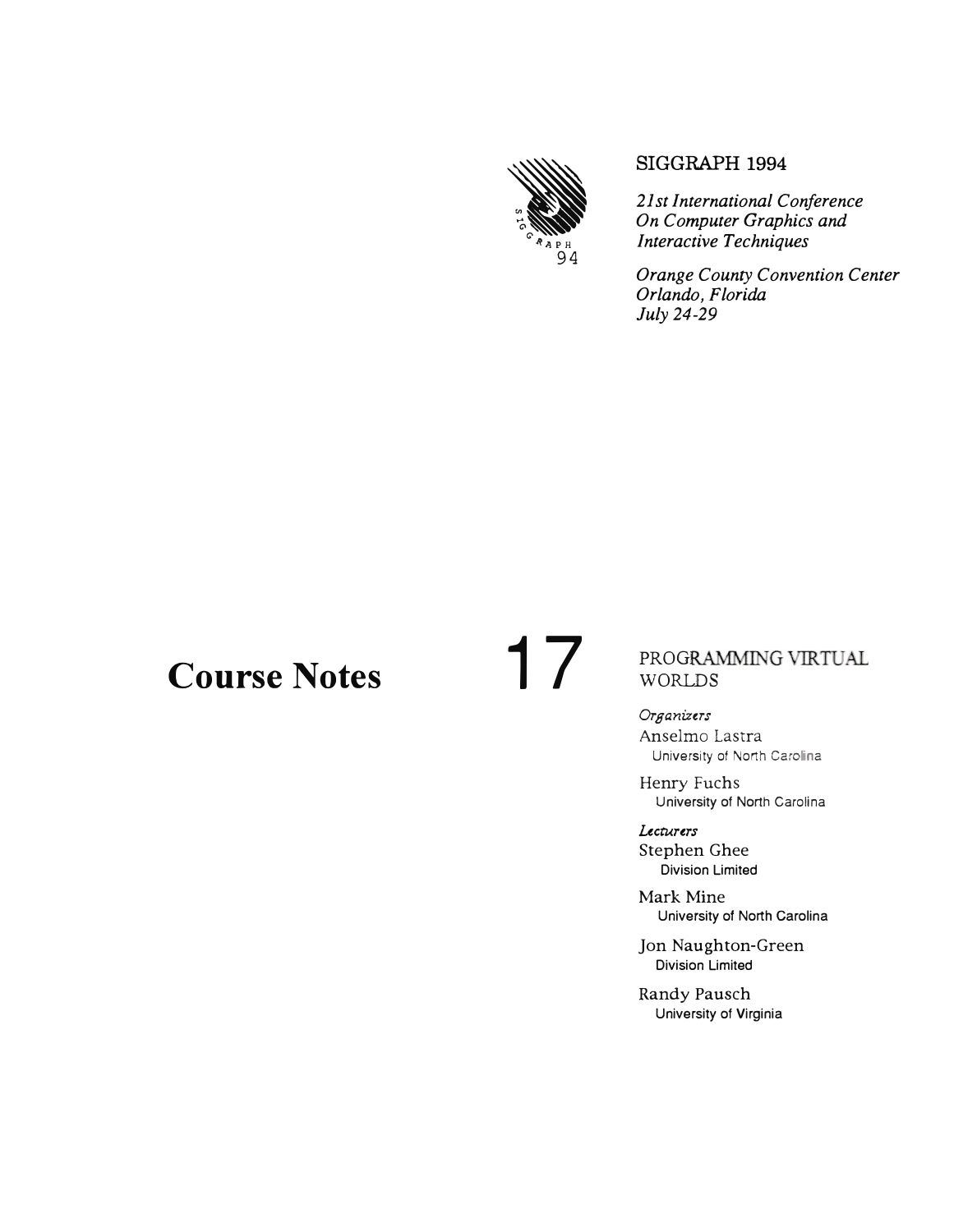# **Schedule**

| Virtual Reality: Past, Present, and Future            | 30 minutes        |
|-------------------------------------------------------|-------------------|
| Henry Fuchs                                           |                   |
| <b>Technology for Virtual Reality</b>                 | 1 hour 15 minutes |
| Anselmo Lastra                                        |                   |
| <b>Break</b>                                          | 15 minutes        |
| Interaction in a Virtual Environment                  | 1 hour 15 minutes |
| <b>Mark Mine</b>                                      |                   |
| Lunch                                                 |                   |
| Alice: A Rapid Prototyping System for Virtual Reality | 1 hour            |
| <b>Randy Pausch</b>                                   |                   |
| <b>Break</b>                                          | 15 minutes        |
| Programming Virtual Worlds                            | 2 hours           |
| Steve Ghee and Jon Naughton-Green                     |                   |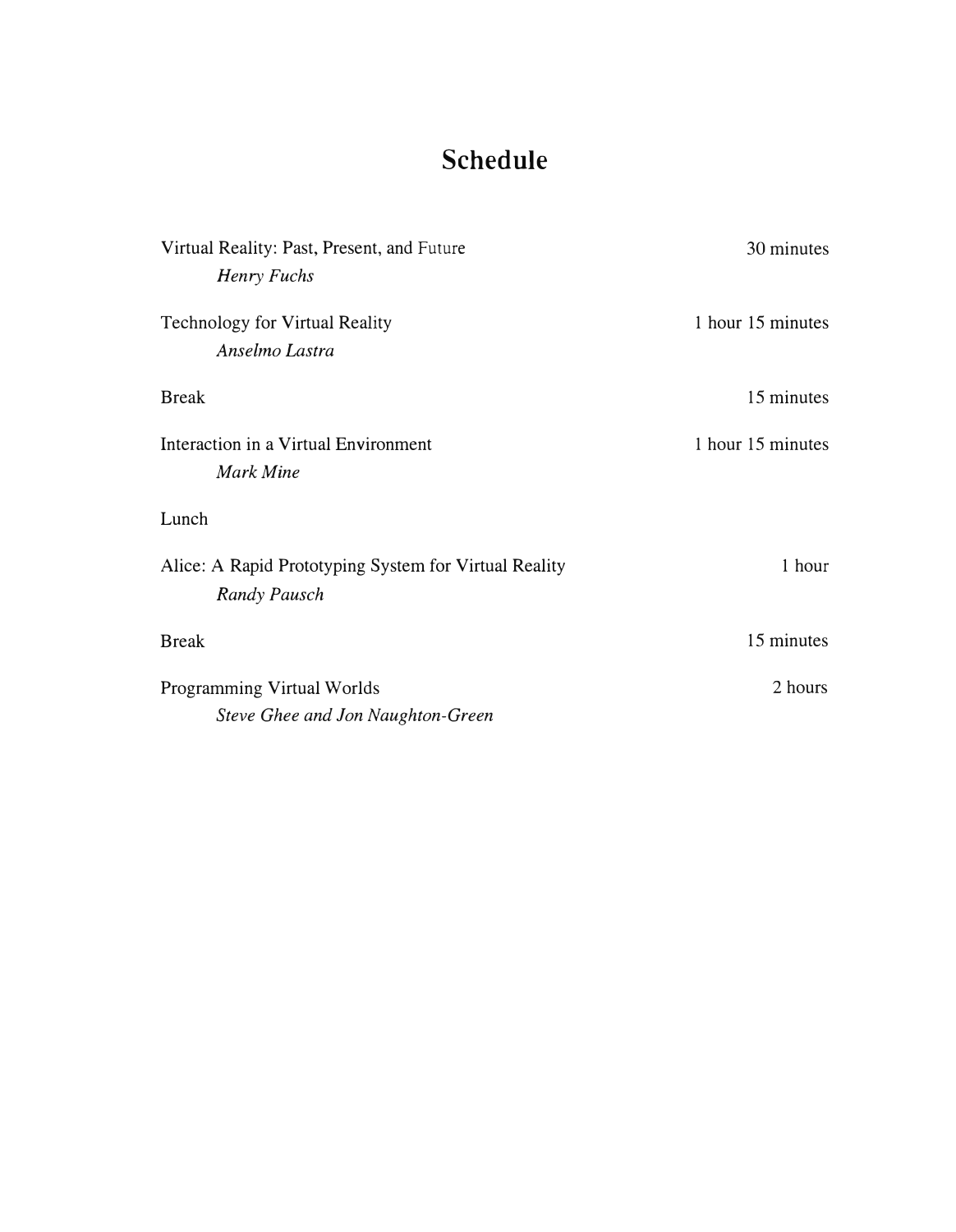## **Table of Contents**

- 1. Course Description
- 2. Virtual Reality: Past, Present, and Future *Henry Fuchs*
- 3. Technology for Virtual Reality *Anselmo Lastra*
- 4. Interaction in a Virtual Environment *Mark Mine*
- 5. Alice: A Rapid Prototyping System for Virtual Reality *Randy Pausch*
- 6. Programming Virtual Worlds *Steve Ghee and Jon Naughton-Green*

### **Appendices**

- A. Virtual Environments: A Survey of the Technology *Richard Holloway and Anselmo Lastra*
- B. Characterization of End-to-End Delays in Head-Mounted Display Systems *Mark Mine*
- C. Implementation of Flying, Scaling, and Grabbing in Virtual Worlds *Warren Robinett and Richard Holloway*